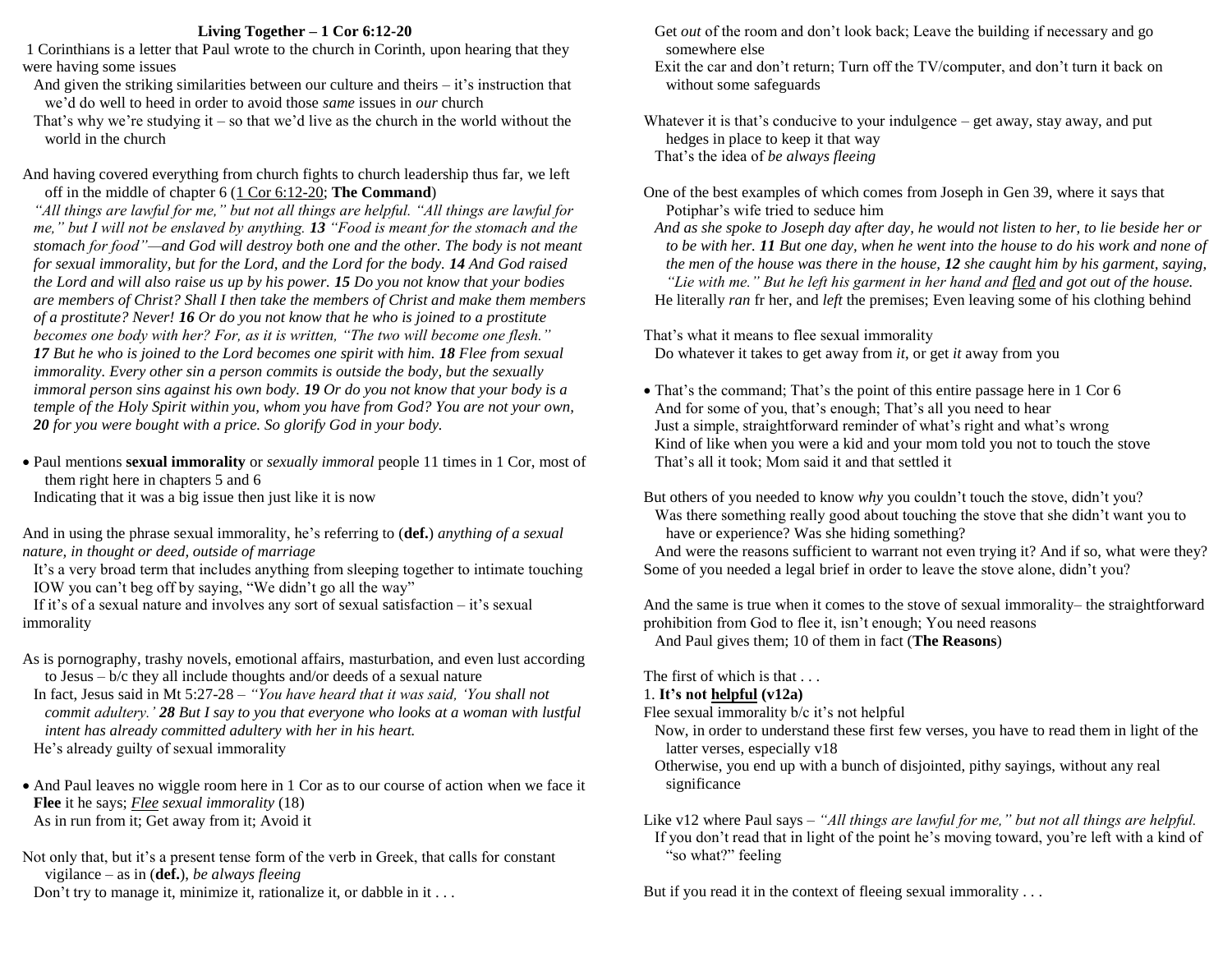It becomes clear that Paul is responding to those who would argue, that in light of God's grace and forgiveness *all* things are lawful for them, even sex outside of marriage

To which Paul responds by essentially saying, "You can say that if you want, but even if it were true, it's not *helpful*"

Sexual immorality is not helpful for life and godliness

For living the full life that we've been given by virtue of our salvation, or for living it in a godly manner; It's not helpful

That's the first reason to flee sexual immorality if you're one of those people who *needs* reasons

## 2. **It's addicting (v12b)**

## Flee sexual immorality because it's addicting

- That's the implication here of Paul's second response to the argument for license "*All things are lawful for me"* [he quotes them again], *but I will not be enslaved by anything.* (12b)
- I won't be consumed by any earthly desire

Which is exactly what sexual immorality does – the more you indulge, the more it consumes u, doesn't it?

The more it overpowers your will; The more it overwhelms your self-control The more it clouds your rationale

The more it sucks you in to an addictive lifestyle, where you're always looking for more, and you're not satisfied until you get it

## 3. **It's devastating (v13a)**

That's from v13a where he says – *"Food is meant for the stomach and the stomach for food"*[again, quoting something they were evidently saying] *. . .*

To which he responds by saying – *God will destroy both one and the other.*

Again, in the context of sexual immorality, I think he's drawing the analogy between food and fornication, to say that . . .

- Treating sex and your body like food and your stomach, does not end well God judges it; And the consequences are devastating
- You can't treat sex like a consumable, and expect God to look the other way it doesn't work that way

Sexual immorality may satisfy in the short run, but in the long run, it's devastating

## 4. **It's contrary to God's design (v13b)**

This comes from v13b where Paul gives us the first clue as to what he's talking about *The body is not meant for sexual immorality, but for the Lord, and the Lord for the body.*

I was watching a tow truck operator trying to change a tire recently . . .

- And when he couldn't get the tire off the axle, he went back to his truck and brought out a great big hook with a chain connected to it
- And I thought, "Wow, he's going to somehow put that hook on the frame, and the chain around the tire, and somehow winch that tire off there"

And about that time, he laid down, and started *beating* on the inside of the wheel with it At which point I said, "Um, you probably don't want to do that very much, do ya?"

And thankfully he stopped

But had he not, he would have ruined the wheel  $-b/c$  he was using a tool designed for one thing, to accomplish another

Which is exactly the case with sex outside of marriage When you use your body contrary to God's design for sex, you risk ruin

We were created and designed to serve the Lord, to accomplish *his* purposes Or as Paul says it – *the body is not meant for sexual immorality, but for the Lord* It's not meant for selfish indulgence, but godly service

And the *Lord* is meant for *us*; We're meant for him, and he's meant for us Meaning that *his* life from the dead is meant to give *us* life from the dead IOW the reason God sent him, was to redeem us and *indwell* us for all eternity In that sense, he's meant for us, for our bodies; That's God's design

Subject him to something like sexual immorality, or indulge in things he doesn't intend, and you risk hardship at best, or ruin at worst

## 5. **It's profane (v14)**

That is, it treats our bodies as common, when God considers us special So special that v14 says he's going to raise us up just like Christ

And to act otherwise, to act as if that's nothing, or that it doesn't matter to you – is profane

It's treating your body as common when God considers it special – when God has something special in mind for you

I think that's what Paul is getting at when he says in v14 – *God raised the Lord and will also raise us up by his power.*

That's some pretty special consideration he gives us

So with a future like that, and a status like that, and a privilege like that – how can you possibly thumb your nose at the One who promises that?

How can you possibly disregard such a glorious future, by indulging in such a sinful present? It's profane, and it's the  $5<sup>th</sup>$  reason to flee sexual immorality

# 6. **It's spiritual adultery (v15-17)**

That's from v15-17, where Paul now gets explicit

*Do you not know that your bodies are members of Christ? Shall I then take the members of Christ and make them members of a prostitute?* [he uses the extreme to make the pt.] *Never! 16 Or do you not know that he who is joined to a prostitute becomes one body with her? For, as it is written, "The two will become one flesh." 17 But he who is joined to the Lord becomes one spirit with him.*

In relationship with Christ, joined as one spirit with him, as a part of his body  $\dots$ 

Indulging in sexual immorality is spiritual adultery – it's cheating on the one to whom you're already committed; the one to whom you gave your life

It's joining physically or mentally with someone you shouldn't (16), when you're already joined spiritually with the One you should – the Lord